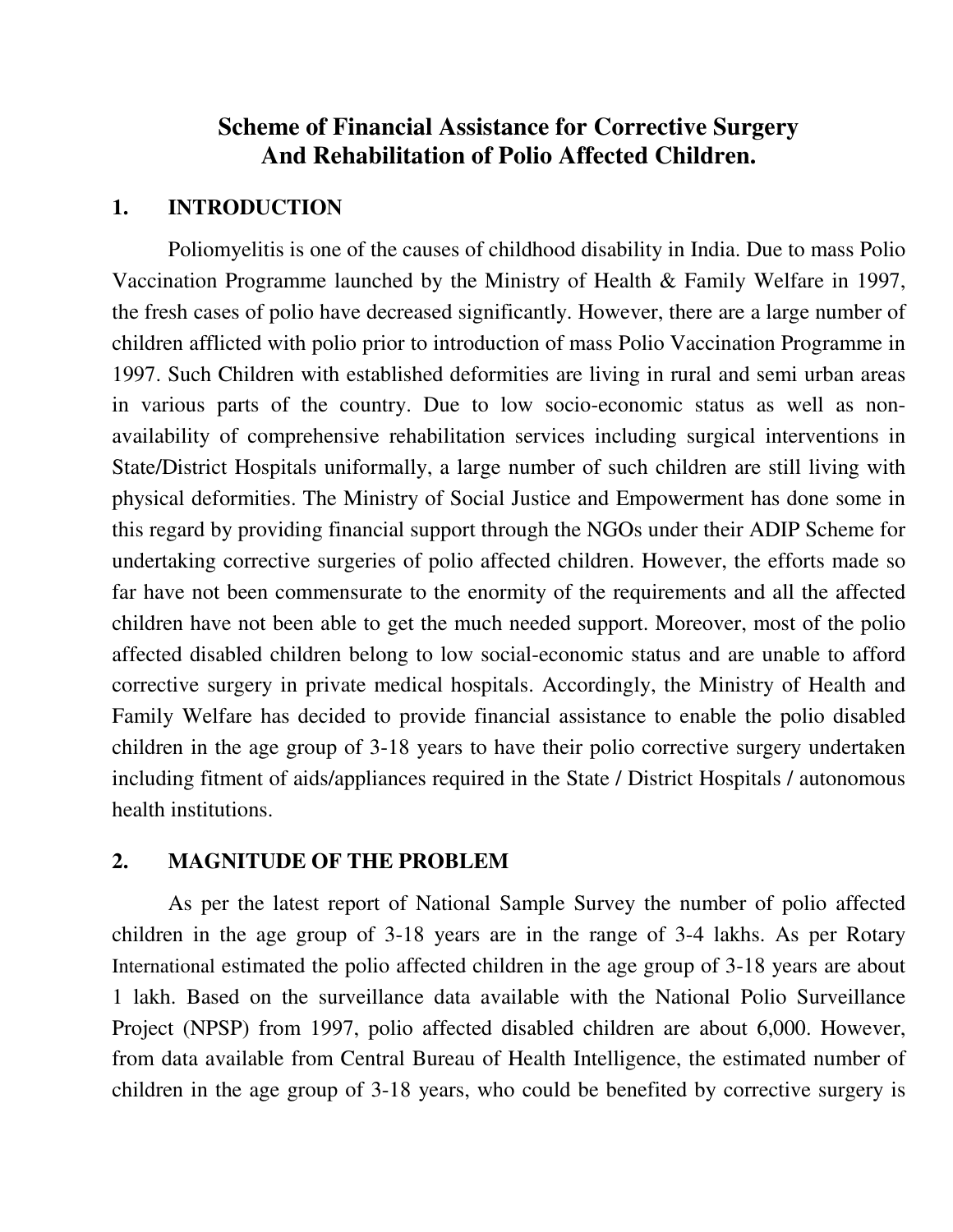around 85,000. Details of polio affected disabled children in the country in the age group of 6-14 years are also available with the State Project Directors of Sarva Shiksha Abhiyan(SSA) and District Project Coordinators of SSA under the Department of Elementary Education and Literacy. Therefore, a close rapport with the State/District SSA authorities is required to be maintained in this regard.

#### **3. THE SCHEME & ITS OBJECTIVES**

The main objective of the scheme is to assist the Polio disabled children having established deformity of the limbs in their physical, social and psychological rehabilitation by reducing the effects of disabilities through corrective surgery and fitment of aids/appliances; thus enhancing their educational and economic potential.

Under the Scheme of Corrective Surgery and Rehabilitation, existing Polio affected children in the age group of 3-18 years in Delhi, which is the ideal age group for benefiting from corrective surgery, will be covered. The scheme will be made functional through the Delhi State Health Society, which will use State / District level hospitals for corrective surgeries. **Delhi State Health Society may entrust the 'work relating to identification, assessment of polio patients requiring corrective surgery, arrangement for their transportation, food, stay etc. during pre, post and at the time of actual surgery to the NGOs who are already engaged in this field and having a good reputation and proven record of at least five years of work and established all India network.**

Delhi State Health Society, reimburse upto a maximum of Rs. 6,000/- per case to the concerned Government Hospital for undertaking corrective surgery. This amount of Rs. 6,000/- per case is required to be accounted for by the Government Hospital separately in the prescribed proforma (Annexure-V) and can be used for capacity building of the Operation Theatres / Indoor Wards of the Hospitals as well as for meeting the cost of medical and surgical consumables required during the corrective surgery. The State/District Hospitals/autonomous health institutions will not charge any fee for treatment/service/ supply of surgical and medical consumables from the patients for undertaking their polio corrective surgeries under this scheme. **The NGO may be paid upto a maximum of Rs. 2,000/- per case for aids & appliances only once and upto a**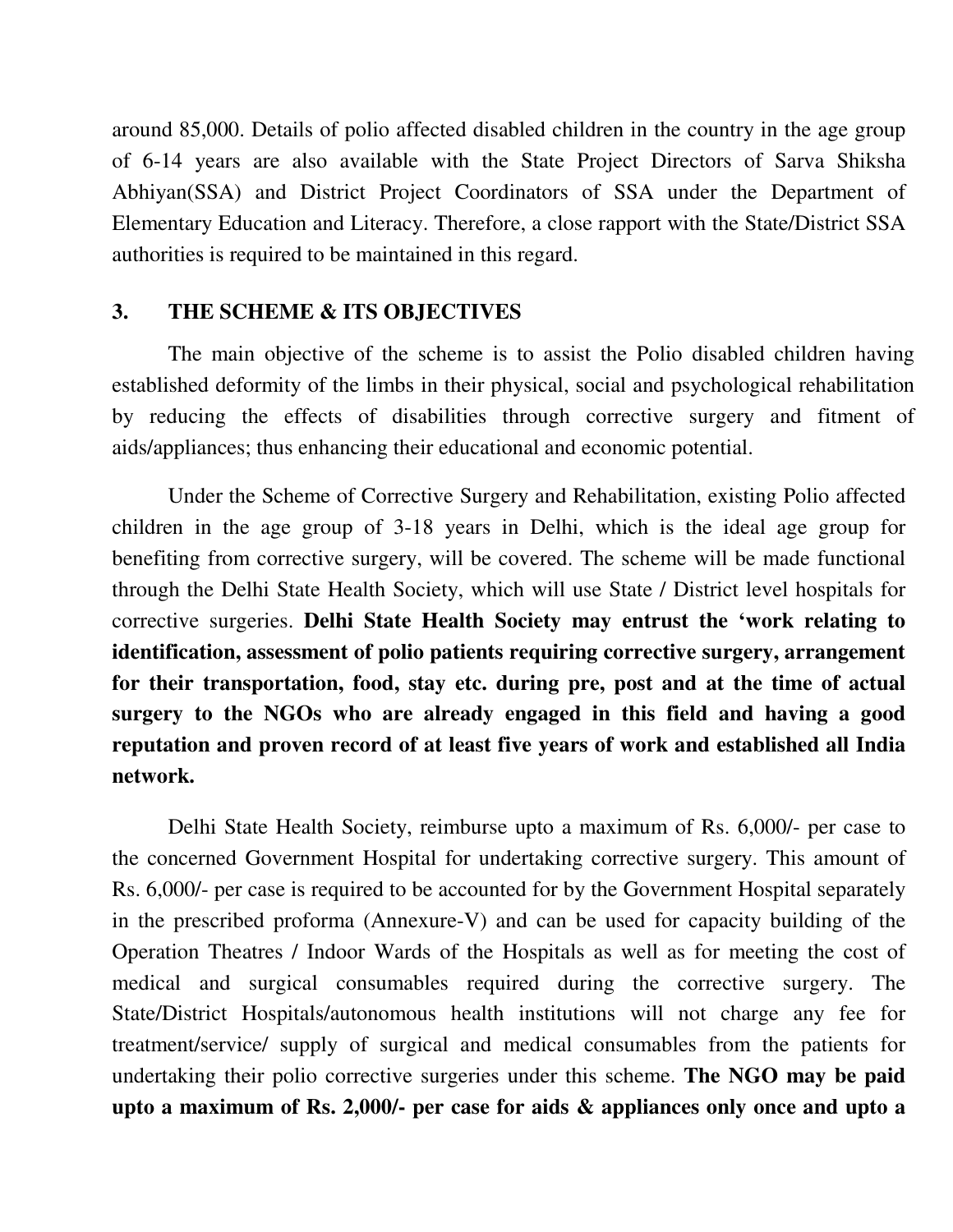**maximum of additional Rs. 2,000/- per case for food, stay, transportation, physiotherapy, etc. of the patient.** This amount of Rs. 4,000/- per case is required to be accounted for by the NGO separately in the prescribed proforma (Annexure-III).

The break up of the package is as under: -

| SI.No. | Support                                                                | <b>Estimated Cost</b> |
|--------|------------------------------------------------------------------------|-----------------------|
|        |                                                                        | per case              |
| 1.     | Corrective Surgery (To be paid to the Government Hospital)             | Rs. 6000/-            |
| $2*$   | Fitment of light weight aids/appliances of good quality                | $Rs. 2000/-$          |
|        | (To be paid to the NGO)                                                |                       |
| 3.     | Expenditure on food, stay, physiotherapy etc. during pre an Rs. 2000/- |                       |
|        | post corrective surgery as well as during the period of stay           |                       |
|        | for actual surgery and transportation (patient and attendant)          |                       |
|        |                                                                        |                       |
|        | (To be paid to the NGO)                                                |                       |
|        | Total                                                                  | Rs. 10,000/-          |

\*\* Aids/appliances under this scheme are required to be procured by the selected NGOs only from the Government manufacturing units.

**Note:1 – The selected NGOs may be allowed flexibility in utilizing the amount on the above two component of the Scheme on actual expenditure basis subject to the stipulation that reimbursement to expenditure to the NGO shall not exceed the total amount of Rs. 4,000/- per case.**

**Note:2 – Under the scheme, fitment and supply of aids and appliances may be allowed only once along with the corrective surgery. Subsequent supply/provision of the aids/appliances is not covered under this scheme.**

**Note:3 – Subsequent follow up, including supply/provisioning of the aids and appliances shall be undertaken by the respective agency out of its own financial resources raised from other channels.**

**Note:4 – Any detected polio affected child, not requiring surgery, but requiring only aids/appliances for his/her mobility, shall be provided with the same by the respective agency out of its own financial resources raised from other channels.**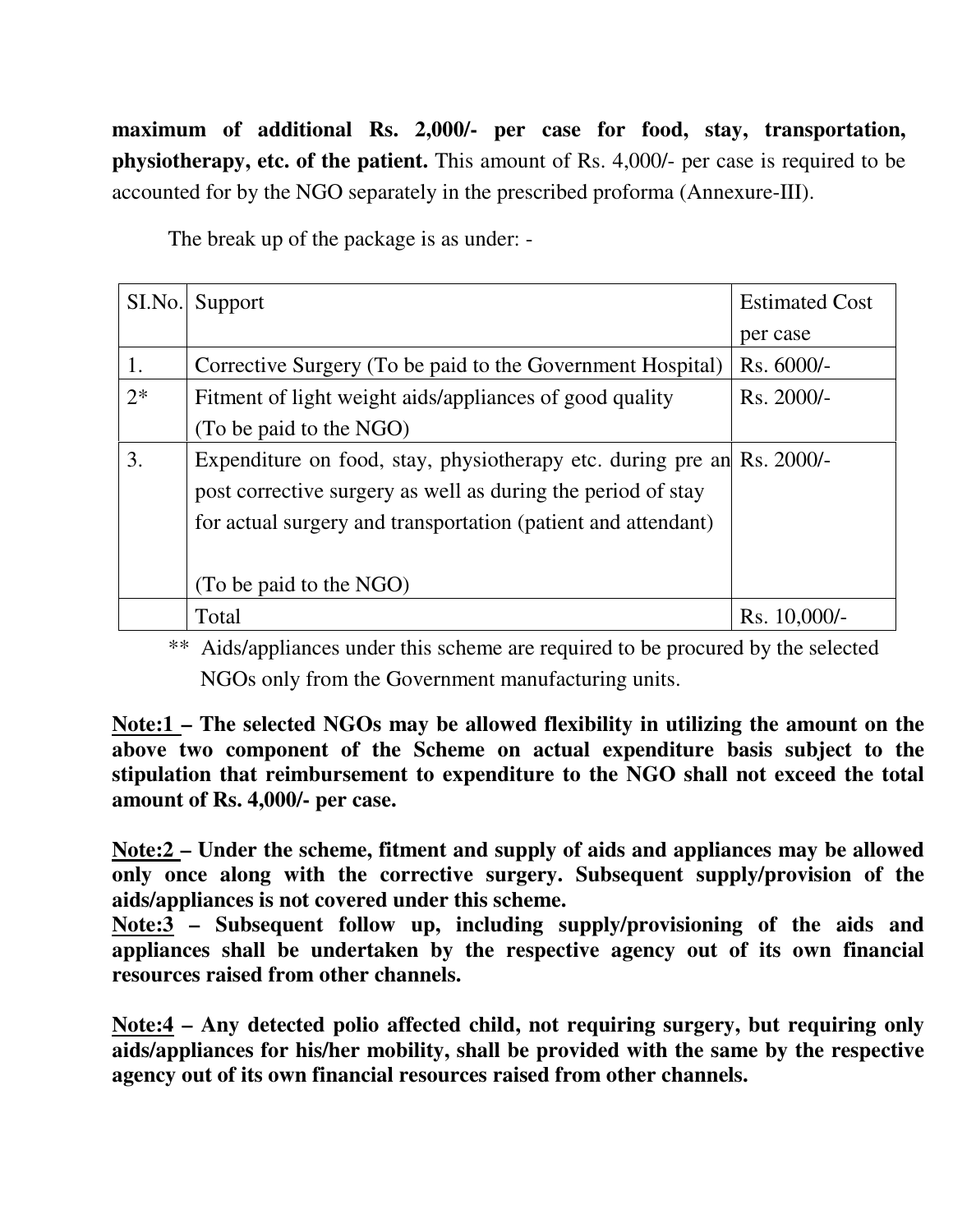# **4. ELIGIBILITY CRITERIA FOR SELECTION OF NGOs UNDER THE SCHEME**

The NGOs having all India network and fulfilling the following eligibility criteria are eligible for selection for the job: -

- i. Societies, registered under the Societies Registration Act, 1860 and their branches, if any, separately.
- ii. Registered Charitable Trusts.

The selected NGOs should possess/organize professional/technical expertise for the identification/assessment of the polio cases requiring corrective surgery, prescription of the required aids/appliances, fitment and post fitment care and physiotherapy services and should also maintain close liaison with the State/District hospitals for speedy undertaking of the polio corrective surgeries of the identified children..

#### **5. ELIGIBILITY OF THE BENEFICIARIES**

The following categories of Polio affected children are eligible for free of cost polio corrective surgery and supply/fitment of aids/appliances under the Scheme:

- i. He/She should be an Indian citizen and resident of Delhi.
- ii. He/She should be in the age group of 3-18 years.

In the first phase of the implementation of the scheme, about 250 to 300 polio affected children whose complete addresses and other details are available with the Delhi unit of NPSP may be assessed and those requiring corrective surgery may be taken up.

#### **6. REQUIREMENT FOR NGOs**

Applications by interested and eligible NGOs are to be submitted in the prescribed format (Annexure I  $\&$  II). The application should be accompanied with following documents/information (duly attested): -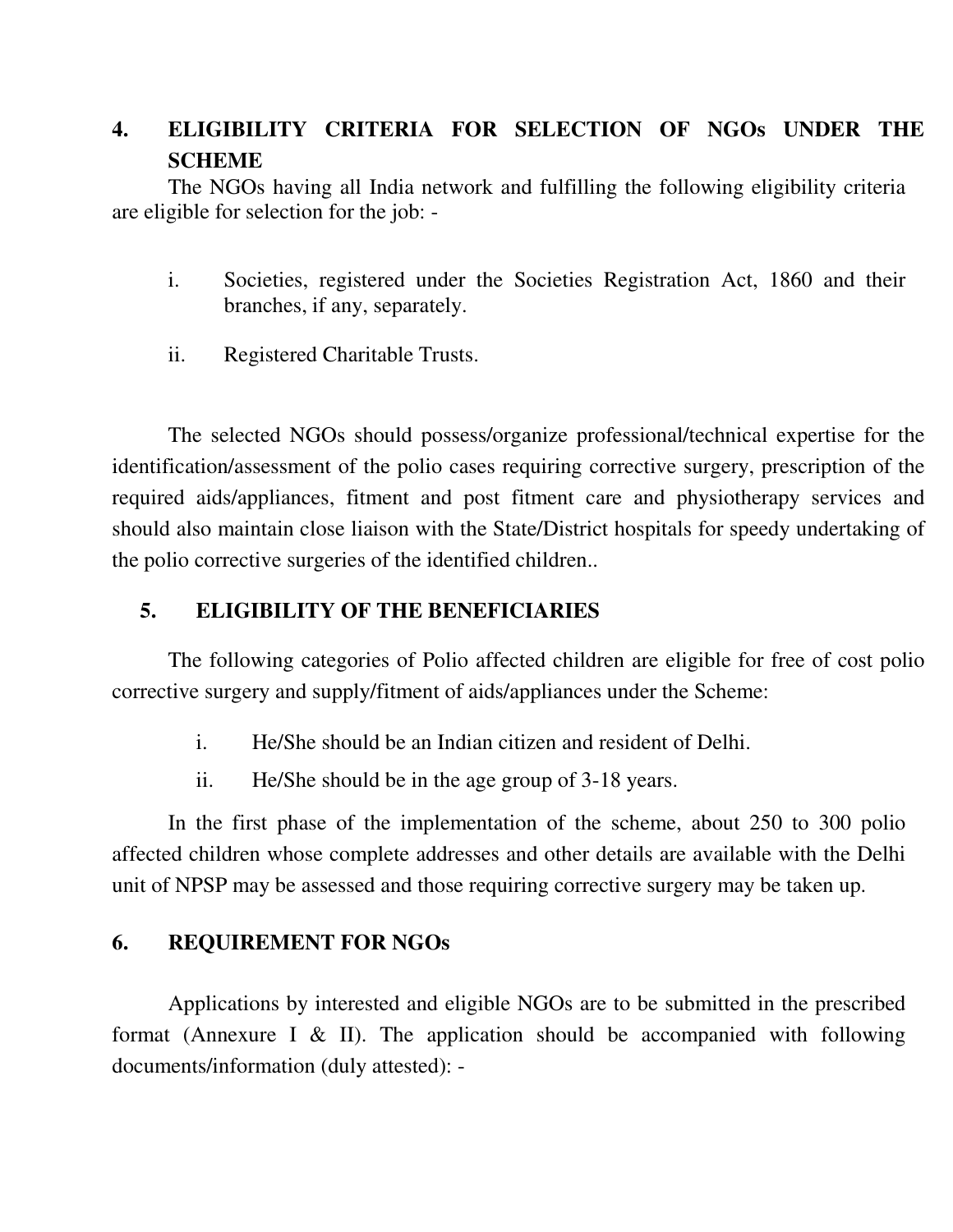- a. A copy of Registration Certificate under Section 51/52 of Persons with Disabilities (Equal Opportunities, Protection of Rights and Full Participation) Act 1995.
- b. A copy of Registration Certificate under Societies Registration Act, 1860 and their branches, if any, separately, or Charitable Trust Act.
- c. A copy of Rules, Aims and Objectives of the Organization.
- d. A copy of certified audited accounts and Annual Report for the last three years.
- e. Names & particulars of members of the Management Committee of the Organization.
- f. Expenditure incurred for undertaking corrective surgeries/fitment of aids / appliances amongst the identified Polio affected children during the past three years (State/District wise)
- g. An undertaking that the funds will not be utilized for any other purposes.
- h. An undertaking to maintain a separate account of funds received from the Ministry of Health & Family Welfare.
- i. A calendar of activities for entire financial year which should also indicate their publicity strategy for successful/timely implementation of the scheme.
- j. An undertaking that the organization will strictly follow the scheme, including the instructions at Note 1 to 4 mentioned at S.No. 3 of the Scheme.
- k. An undertaking that the organization is financially sound and has requisite capability to mobilize the resources.
- l. An undertaking that the organization shall maintain a close rapport with the State/ District Administration and SSA authorities and shall have the capacity to utilize the expertise available with the State/District Administration for undertaking polio corrective surgeries expeditiously in the State / District Hospitals/autonomous health institutions.

**The Delhi State Health Society reserves the right, with the approval of the Chairman/CEO of the Society, to relax any of the above requirements in exceptional cases. They are also empowered to add any additional stipulation / condition for release of financial grant to the NGOs/Government Hospitals under the Scheme.**

#### **7. SANCTION/RELEASE OF FINANCIAL ASSISTANCE**

The Delhi State Health Society may sanction and release financial grant for the first time to the selected NGOs after receiving all the required documents. The subsequent financial grant may be sanctioned to the selected NGOs after receipt of audited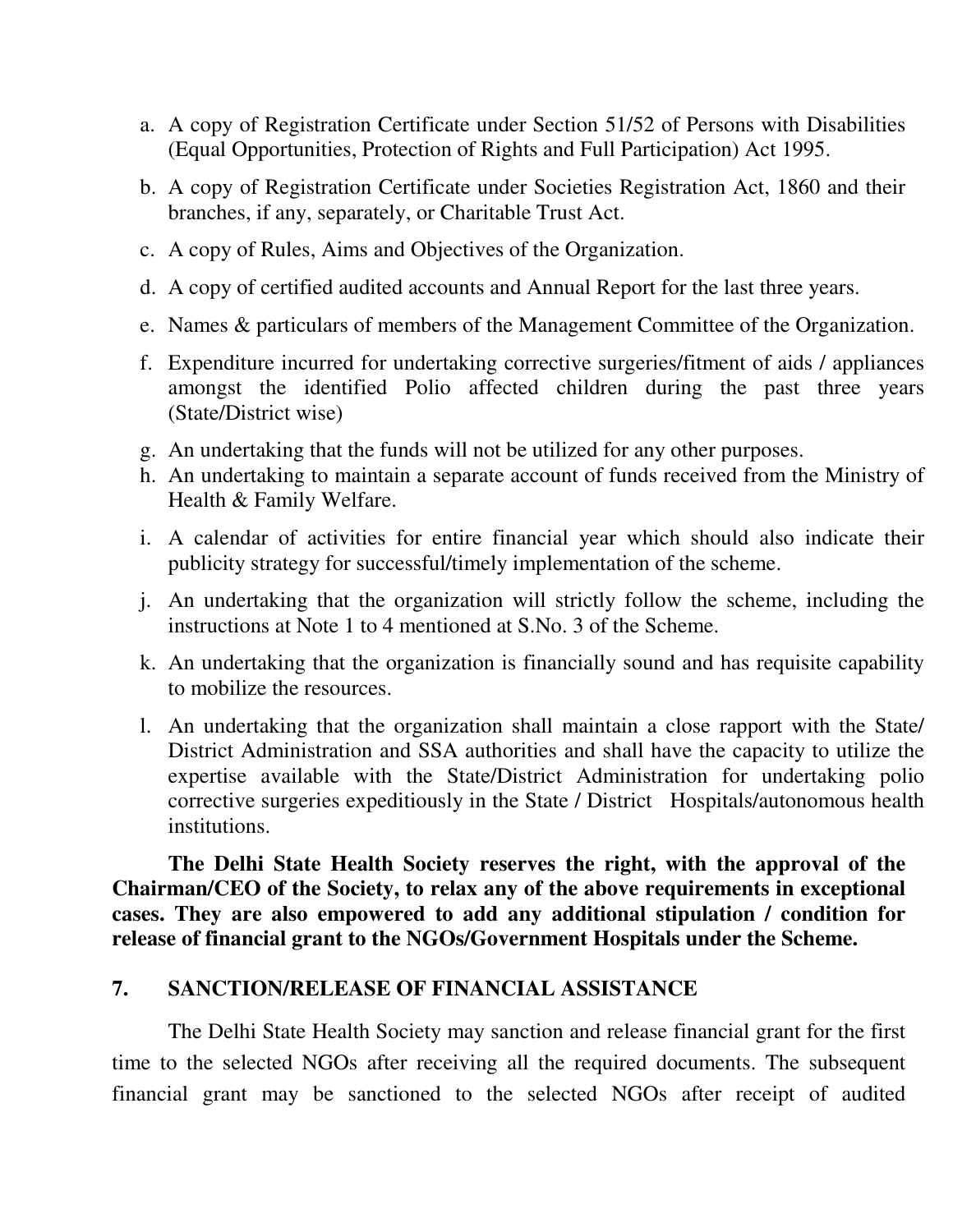accounts/SOEs/Utilization Certificate in the prescribed proforma (Annexure-VI) and list of beneficiaries with their permanent addresses in the prescribed proforma (Annexure III) for the previous year.

Officers of the Ministry of Health & FW / State Governments may conduct sample checking of 5 to 10% of the Polio affected children who underwent corrective surgery under the Scheme.

#### **8. CONDITIONS FOR ASSISTANCE**

- a. The selected NGOs will maintain a register in the prescribed proforma (Annexure-III) indicating the details of the polio affected children who underwent corrective surgery under the scheme; district-wise along with the photos (before corrective surgery and after surgery) of the patient.
- b. The selected NGOs and the Govt. hospitals shall maintain a separate account of funds received from the Ministry of Health & Family Welfare and utilized under the scheme. The funds should be kept in a separate Bank Account to be operated under the scheme.
- c. A certificate from the head of the implementing organizations to the effect that the funds have been / will be utilized for the purpose for which these were sanctioned.
- d. The final accounts for a financial year will be rendered through utilization certificate as per prescribed proforma (Annexure-VI) and audited accounts signed by Chartered Accountant within six months of the close of the financial year.
- e. The organizations implementing the scheme will be open to inspection by the officers of the Ministry of Health & FW / State Government.
- f. When the Delhi State Health Society / Govt. of India has reasons to believe that the financial assistance is not being utilized for the approved purpose, the amount would be recovered from the implementing organizations with interest and no further assistance would be given to the organization.

**…………………………….**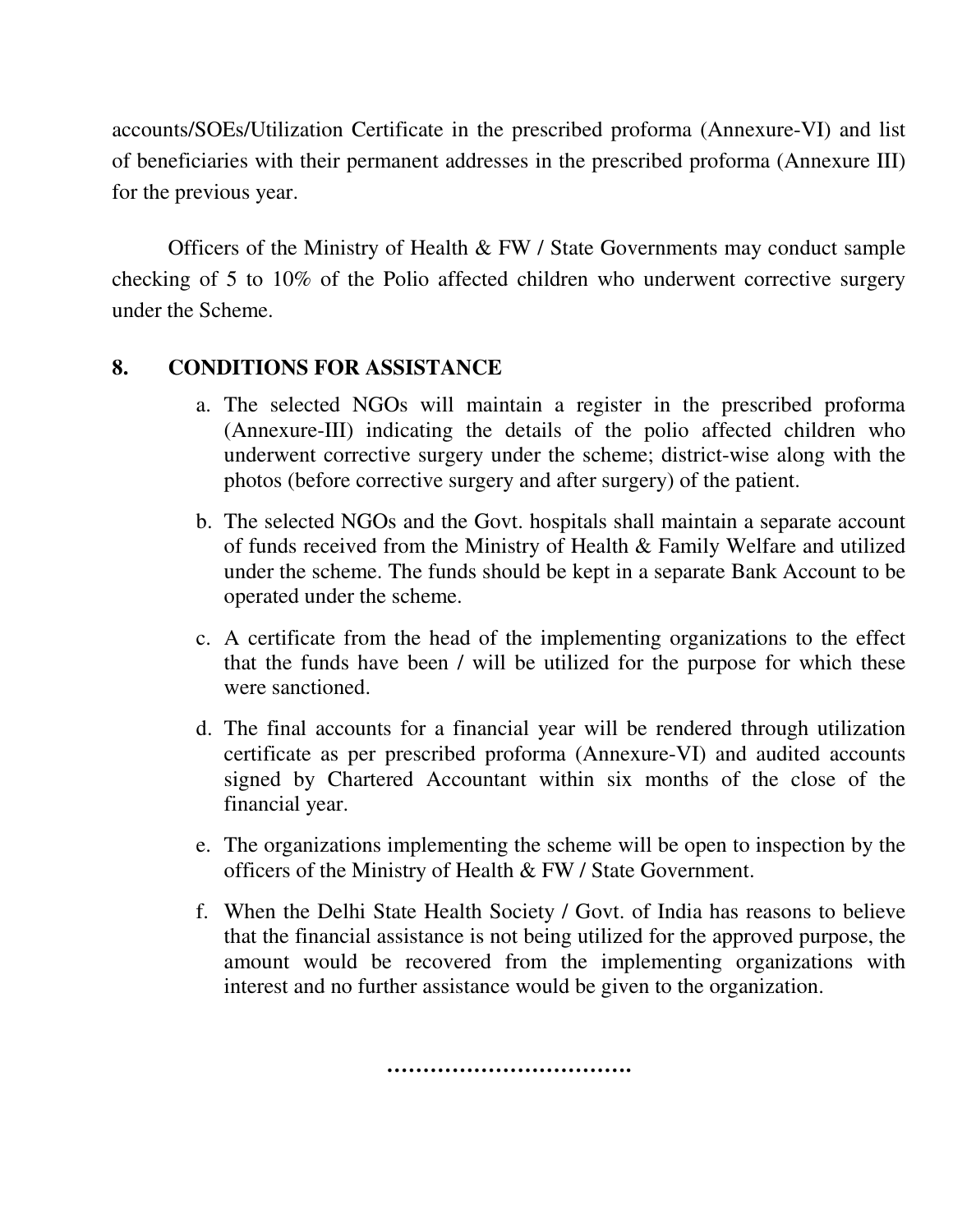# **Application for Financial Grant for Corrective Surgery and Supply/fitment of aids/appliances to the Polio disabled children in the age group of 3-18 years.**

**From : \_\_\_\_\_\_\_\_\_\_\_\_\_**

**\_\_\_\_\_\_\_\_\_\_\_\_\_\_\_\_\_\_\_** (Name of Org., complete address, FAX No.,e-mail etc.)

To,

The Director Family Welfare, Govt. of NCT of Delhi, Bhagwan Mahavir Hospital, Road no. 43, Pitampura, Delhi-110034.

#### Subject: - **Financial Assistance for Corrective Surgery and Supply / fitment of aids/appliances to the polio disabled children in the age group of 3-18 years.**

Sir,

I submit herewith an application for grant of financial assistance for the year ------- under the scheme of financial assistance of the Ministry of Health & FW for corrective surgery and rehabilitation of polio affected children. I certify that that I have read the rules and regulation of the Scheme and I undertake to abide by them, on behalf of the Management. I further agree to the following conditions: -

(a) All assets acquired wholly or substantially out of this financial assistance shall not be encumbered or disposed off or utilized for purpose other than those for which grant is given. Should the Institutional/Organization cease to exist at any time, such properties shall revert to the Government of India.

(b) The accounts of the grant shall be properly and separately maintained. They shall always be open to check by officers of Govt. of India/State Govt. They shall also be open to open a test check by the Comptroller and Auditor General of India at his discretion.

(c) If the State or the Central Govt. have reasons to believe that the grant is not being utilized for approved purpose, the Govt, of India/ State Govt. may stop payment of further installments and recover earlier grants in such manner as they may decide .

(d) The Institution shall exercise reasonable economy in the implementation of the scheme.

(e) The Institution /Organization will obtain an undertaking /consent from the beneficiaries before undertaking polio corrective surgery and fitting of aids /appliances.

(f) The Institution/ Organization shall not charge any fee from the beneficiary for organizing/providing the services under the scheme.

Yours faithfully

(Signature) Designation (Office Stamp)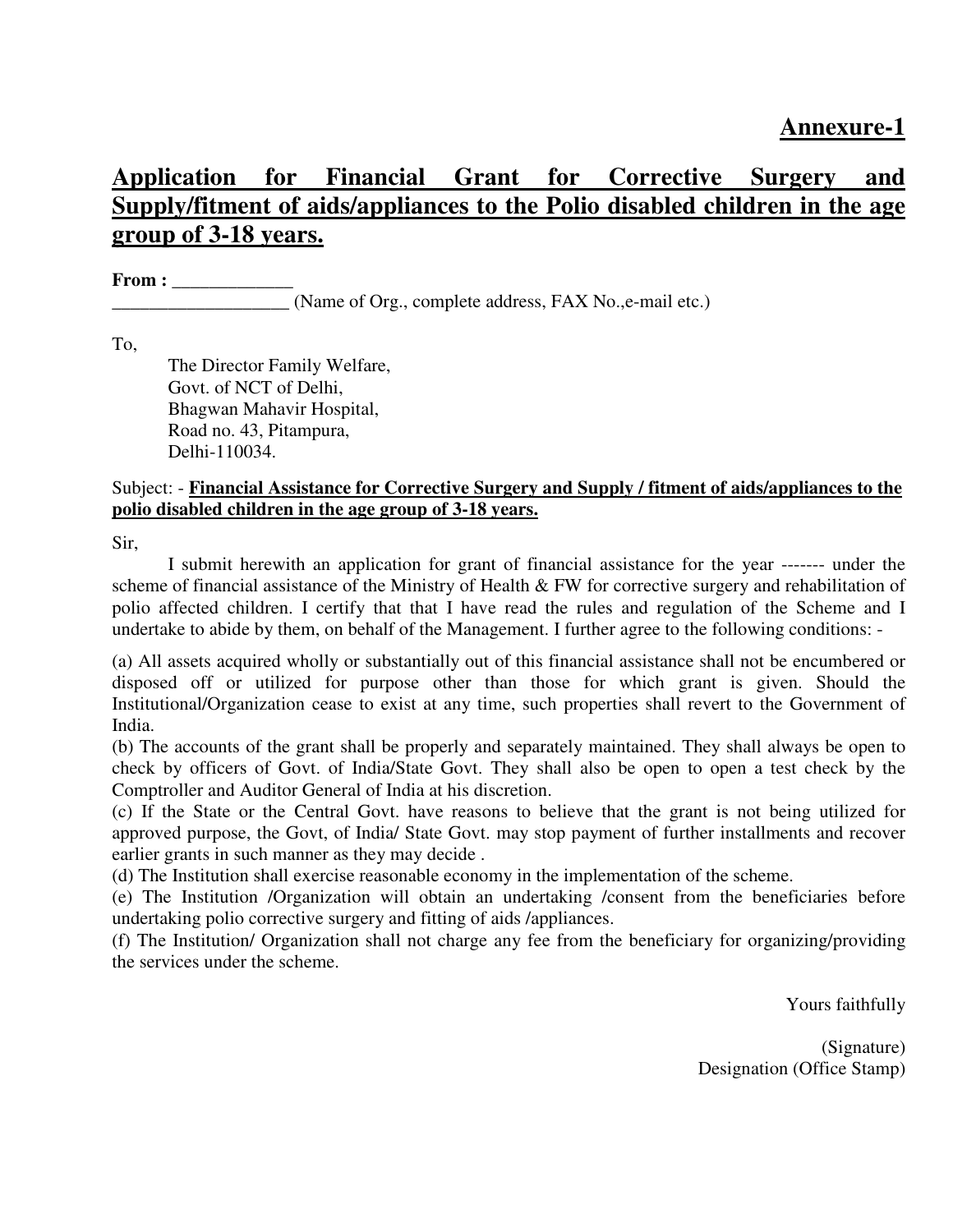### **Financial Assistance for Corrective Surgery and Supply / fitment of aids/appliances to the polio disabled children in the age group of 3-18 years.**

- 1. Name of the Institution / Organization.
- 2. (i)Name of the Act under which registered (ii)Registration No. and date of Regn.
- 3. Registration under Foreign Contribution Act: (Yes/ No).
- 4. Memorandum of Association & Bye Laws (attach Photo copy)
- 5. Name & address of the Members of Board / Management/Governing Body
- 6. List of Documents to be attached:
	- (a) Certified copies of Audited Accounts and Annual Reports of last three years.
	- (b) Expenditure incurred for undertaking corrective surgeries and fitment of aids/appliances to the identified polio affected children during the last three years (State/District wise).
	- (c) A calendar of activities for the entire financial year including publicity strategy.
- 7. Amount of grant-in-aid applied for in the current financial year.
- 8. Details of beneficiaries: (for subsequent year's grant)
	- (a) Number of polio disabled children benefited from previous year's grant
	- (b) Proposed No. of polio disabled children proposed to be covered during the current financial year.
- 9. Details of the staff available.
- 10. Details of Grant-in-Aid received under other Schemes of: State Government/Central Govt./Other sources, and the purpose thereof.
- 11. List of additional papers given, if any.

I have read the scheme and fulfill and requirement and conditions of the Scheme. I undertake to abide by all the conditions of the Scheme.

> Signature Office Stamp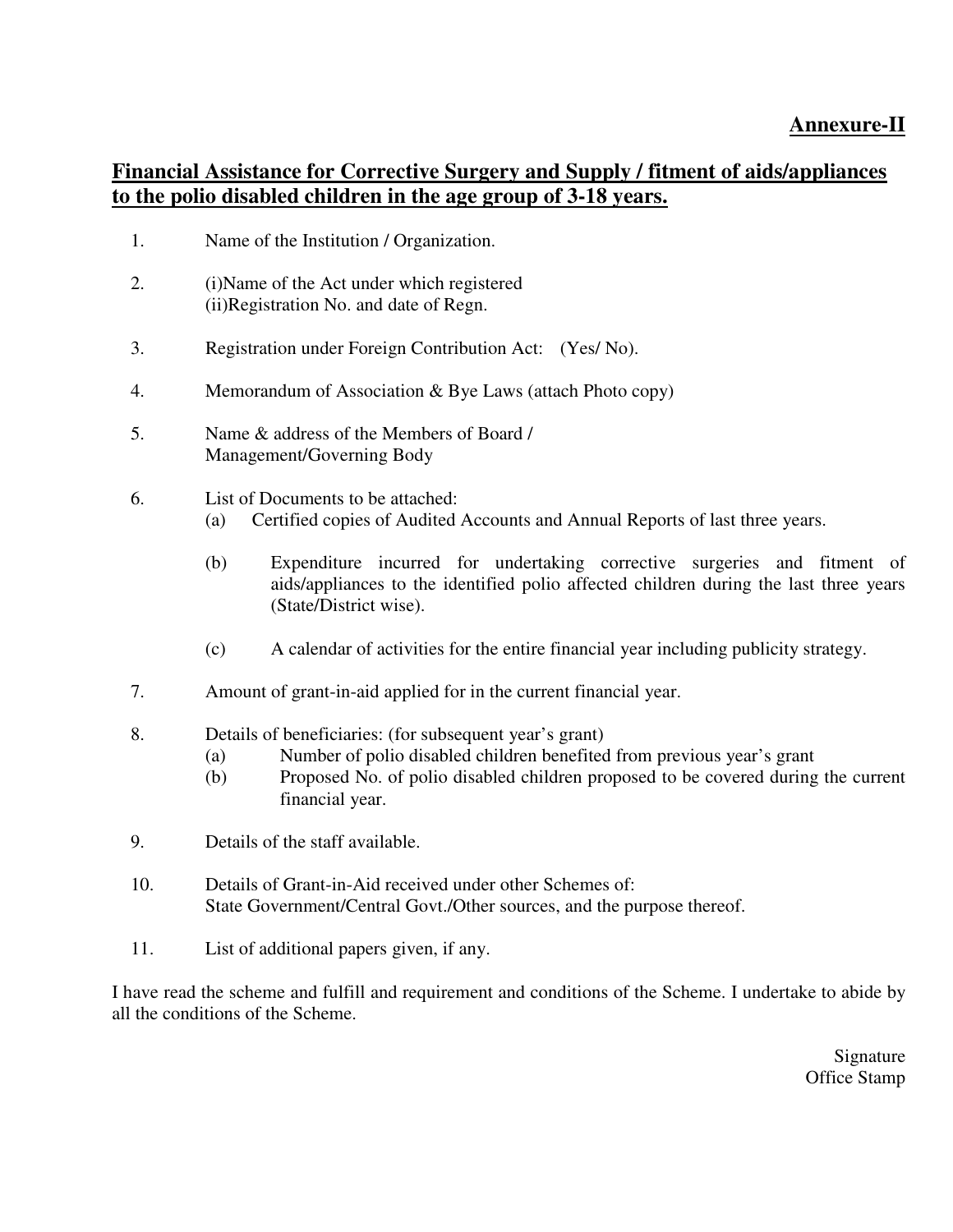## **Register to be maintained by the agencies (NGOs) implementing the scheme of financial grant to polio affected children for Corrective Surgery and fitment of aids/appliances.**

Name and address of the State/District Hospital/ autonomous health institution where polio corrective surgery/fitment of aids/appliances were undertaken

| SI. | Name of     | Name of | Address | Male/  | Age     | Limb(s) affected $\&$ |
|-----|-------------|---------|---------|--------|---------|-----------------------|
| No. | Beneficiary | Father  |         | Female |         | Type of Deformity     |
|     | --          |         |         |        | ν<br>-- |                       |

| Date of    | Type of    | Place of   | No. of     | Type of  | Cost of Aid |
|------------|------------|------------|------------|----------|-------------|
| Corrective | Corrective | Corrective | Corrective | Aid      |             |
| Surgery    | Surgery    | Surgery    | Surgery    | Provided |             |
| - 8        |            | 10         |            |          | 13          |

| Expenditure on  | No. of days | Name of Escort, | Signature of | Signature of    |
|-----------------|-------------|-----------------|--------------|-----------------|
| Transportation  | of Stay in  | if any          | Beneficiary  | Official of NGO |
| Food, Stay etc. | Hospital    |                 |              |                 |
|                 |             |                 |              |                 |

Note

Pre and post operation photographs with name of the patient on the slate duly signed by the treating surgeon and anesthetist and counter signed by the Chief Medical Superintendent on the backside of the photo are required to be preserved in the Register serially numbered for inspection by officials of the Ministry of Health and Family Welfare/ State Government.